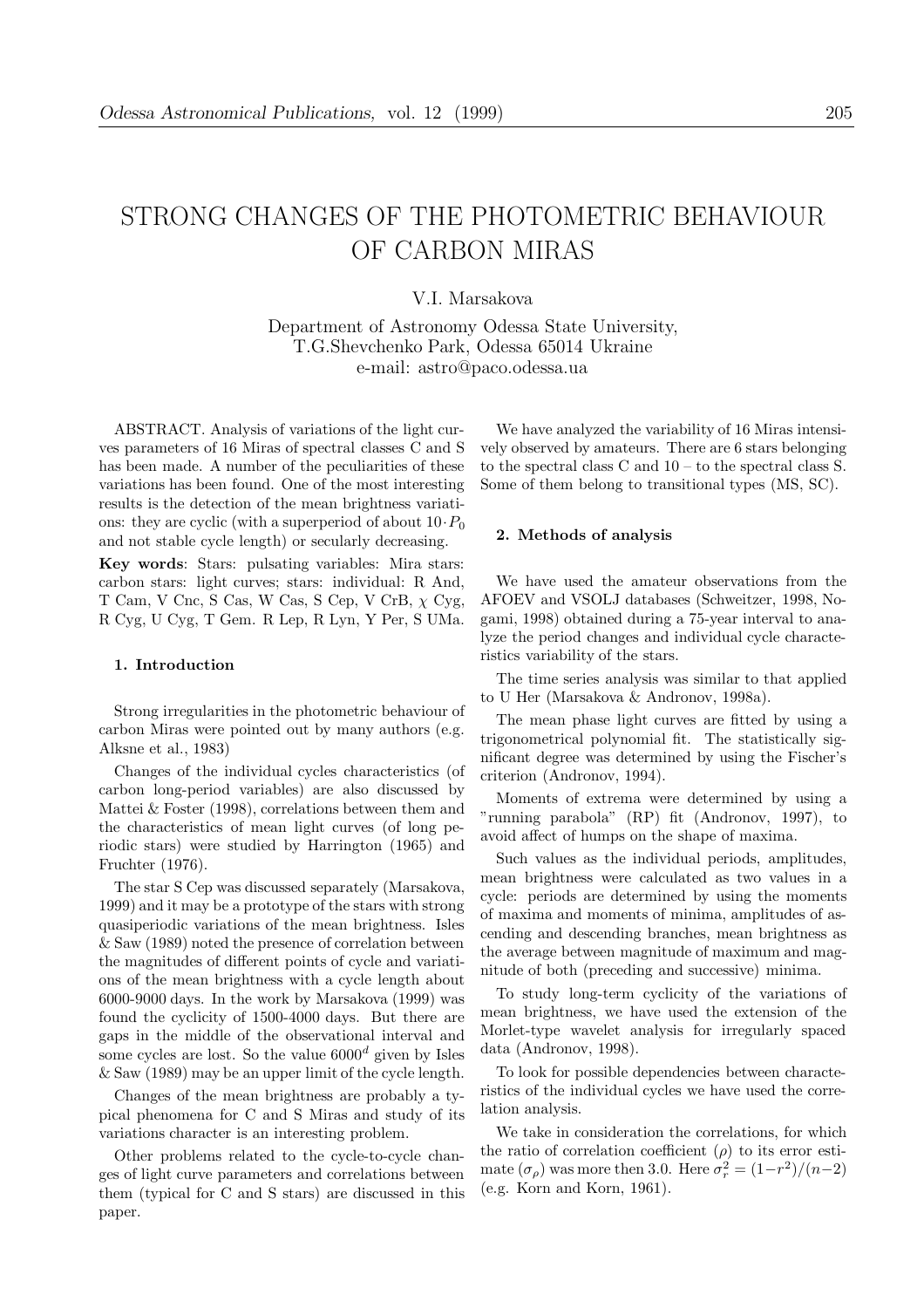

Fig. 1-4. Variations of mean brightness (points) or magnitude of maxima (triangles) and minima (crosses) for the some typical stars

### 3. Observational results

In the Table 1 the characteristics of 16 C and S Miras are listed. The periods and amplitudes are obtained by trigonometrical polynomial fits, spectral classes are listed according to GCVS (Kholopov et al., 1985). The types of variations of the mean brightness and some correlations obtained from our analysis and the quantities of the observed humps (relatively to the quantities of the observed maxima) are listed in the Table 2. The several periods correspond to the different peaks on the wavelet peiodogram. This swithing multiplicity appear because secondary cycles are unstable.

As the results of our research was found that photo-

metric behaviour of C and S Miras (in the long time scale) show the following properties (in comparison with M-Miras (Marsakova & Andronov, 1997, 1998a):

- Strong chaotic cycle-to cycle changes of all parameters of the light curves;
- Absence of significant systematic changes of period or small abrupt changes of period  $( $0.0^p5$ )$ which is typical for other Miras ( Marsakova & Andronov, 1997, 1998b);
- Absence of significant amplitude variations and that lead to:
- Correlation between magnitude of different points of the curves (especially typical for C-stars).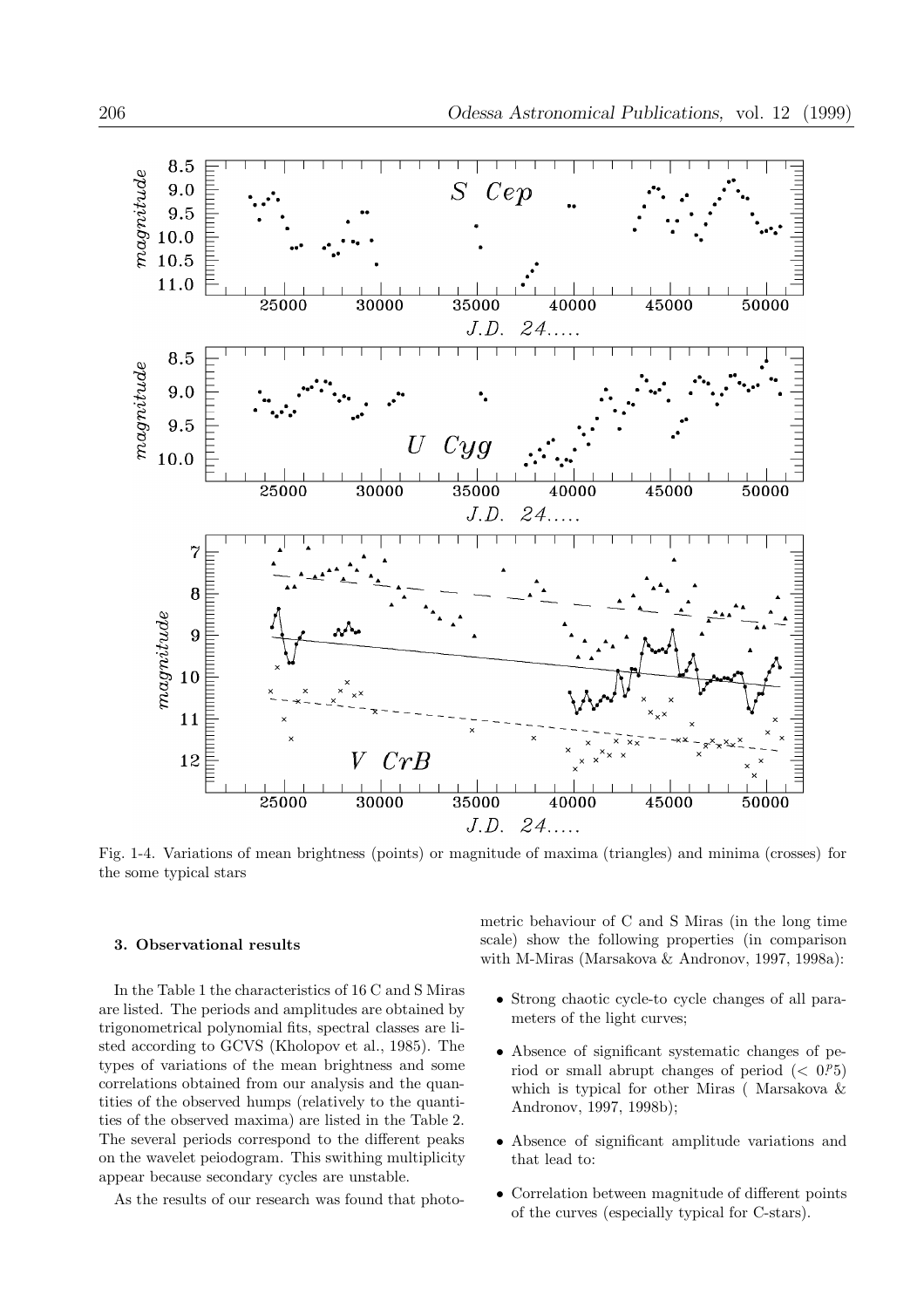

Fig. 5. Strong light curve changes in Y Per.

(The parallel evolution of magnitudes of maxima and minima in the Carbon LPVs was also found by (Mattei & Foster (1998));

- Light curves of C-stars are very noisy during one cycle;
- For the some (4) stars a correlation between period and amplitude was obtained ;
- For the some stars a correlation between time between maxima and corresponding magnitude differences was obtained (see discussion below);
- For 5 from 10 S-stars a correlations between period and magnitude in maximum was obtained;
- Strong variations of mean brightness:
	- cyclic: S Cep, U Cyg, V CrB, probably some other stars,
	- decreasing: V CrB, W Cas and probably T Cam, S Cas and V Cnc.

Cyclic variations are more clear in C-stars. Trends appear in both groups (C and S) of stars.

(Mattei & Foster (1998) also pointed out that in their sample about half of the stars are getting fainter, especially in maximum, none shows a brightening);

• In some stars there are some moments when the photometric behaviour changes abruptly.

Y Per: at J.D. 2447700 the variability changes from the Mira to the semiregular with double maxima but with keeping the value of the mean period.

S UMa: abrupt change of O-C behaviour appeared near J.D. 2430000 (change of the mean period and its stability) and simultaneously double maxima in the light curve appeared.

• Low amplitudes of C-Miras and high amplitudes of S-Miras are a well known facts (Alksne et al., 1983);

The shape of light curve and quantities and strength of the humps at the ascending branch do not depend on the spectral type. Similar humps also appear in some M-type stars. Correlation analysis with the hump characteristics have not been applied for all stars: the noised light curves and superimposing of the humps and maxima significantly hindered from this analysis. So it was applied for the 5 stars in this sample only. R Lyn shows a correlation between the magnitudes of minima and hump,  $\chi$  Cyg – between the magnitudes of minima and hump, and S Cep – both these correlations. In the some M-Miras also appear humps at the ascending branch, but this problem needs a separate discussion.

In the case of faint minima it is impossible to calculate sufficient number of values of the amplitudes and mean brightness. So in R Cyg small correlation bet-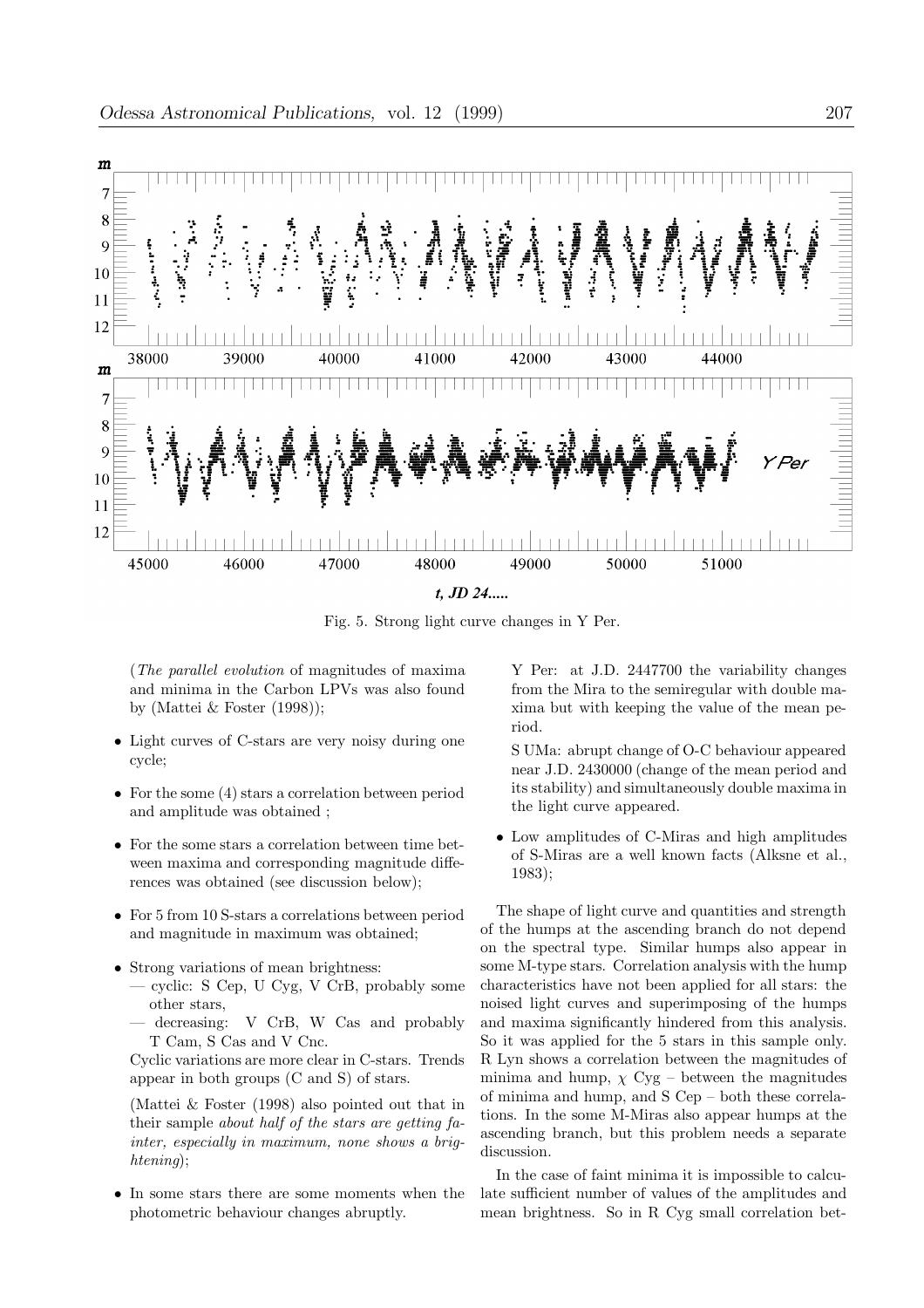

| Table 1. Mean light curve characteristics. |  |  |  |  |  |
|--------------------------------------------|--|--|--|--|--|
|--------------------------------------------|--|--|--|--|--|

|            | Period              | Amplitude        | Asymmetry                   | Spectral           | Relative |  |
|------------|---------------------|------------------|-----------------------------|--------------------|----------|--|
|            |                     |                  |                             | Class              | quantity |  |
|            |                     |                  |                             |                    | of humps |  |
|            |                     |                  | $\overline{\text{C-Miras}}$ |                    |          |  |
| Y Per      | $248.60 \pm 0.09$   | $1.70 \pm 0.05$  | $0.40 \pm 0.02$             | C4.3e              | 0.07     |  |
| V CrB      | $358.08 \pm 0.02$   | $3.02 \pm 0.03$  | $0.39 \pm 0.01$             | C6.2e              | 0.10     |  |
| W Cas      | $405.42 \pm 0.04$   | $2.61 \pm 0.02$  | $0.490 \pm 0.006$           | C7e                | 0.30     |  |
| R Lep      | $427.10 \pm 0.09$   | $1.44 \pm 0.03$  | $0.43 \pm 0.02$             | C7e                | 0.19     |  |
| U Cyg      | $465.56 \pm 0.04$   | $2.57 \pm 0.02$  | $0.48 \pm 0.01$             | $C7-C9$            | 0.25     |  |
| S Cep      | $487.35 \pm 0.04$   | $2.28 \pm 0.02$  | $0.552 \pm 0.005$           | C7.4e              | 0.57     |  |
| S-Miras    |                     |                  |                             |                    |          |  |
| S UMa      | $226.143 \pm 0.004$ | $3.37 \pm 0.01$  | $0.506 \pm 0.005$           | $S0e-S9e$          | 0.70     |  |
| V Cnc      | $272.100 \pm 0.008$ | $4.85 \pm 0.02$  | $0.438 \pm 0.004$           | $S0e-S7.9e$        | 0.10     |  |
| T Gem      | $287.21 \pm 0.01$   | $4.93 \pm 0.05$  | $0.505 \pm 0.007$           | $S1.5e-S9.5e$      | 0.36     |  |
| T Cam      | $374.05 \pm 0.01$   | $4.51 \pm 0.03$  | $0.476 \pm 0.005$           | S4.7e-S8.5e        | 0.68     |  |
|            |                     |                  |                             | $C3.9E-C6.4E$      |          |  |
| R Lyn      | $378.61 \pm 0.01$   | $5.53 \pm 0.03$  | $0.441 \pm 0.004$           | $S2.5e-S6.8e$      | 0.33     |  |
| W And      | $395.46 \pm 0.01$   | $7.61 \pm 0.03$  | $0.42 \pm 0.01$             | $S6.1e-S9.2e(M7e)$ | 0.25     |  |
|            |                     |                  |                             | $M4-M10$           |          |  |
| $\chi$ Cyg | $408.861 \pm 0.008$ | $7.75 \pm 0.008$ | $0.447 \pm 0.004$           | S6.2e-S10.4e(MSe)  | 0.29     |  |
| R And      | $410.28 \pm 0.02$   | $6.49 \pm 0.04$  | $0.482 \pm 0.001$           | S3.5e-S8.8e        | 0.06     |  |
| R Cyg      | $428.15 \pm 0.01$   | $5.80 \pm 0.03$  | $0.421 \pm 0.004$           | $S2.5e-S6.9e$      | 0.07     |  |
| S Cas      | $612.74 \pm 0.06$   | $4.84 \pm 0.09$  | $0.51 \pm 0.02$             | S3.4e-S5.8e        | 0.23     |  |

Table 2. Results of the light curves parameters variations and correlation analysis

|                 | Variations of the | Wavelet          | Correlations coefficients between |            |            |                     |  |
|-----------------|-------------------|------------------|-----------------------------------|------------|------------|---------------------|--|
|                 | meam brightness   | periods          | magnitudes of                     | amplitude  | magnitude  | magnitude and time  |  |
|                 |                   |                  | maximum and                       | and period | of maximum | differences between |  |
|                 |                   |                  | minimum                           |            | and period | successive maxima   |  |
| C-Miras         |                   |                  |                                   |            |            |                     |  |
| $\mathbf Y$ Per | 2                 |                  |                                   |            |            |                     |  |
| V CrB           | 3000-8000, trend  | 1140, 7180, 9430 | 0.89                              | 0.58       |            |                     |  |
| W Cas           | trend max.        |                  | 0.60                              | 0.75       |            |                     |  |
| R Lep           | ?                 |                  | 0.90                              |            |            |                     |  |
| U Cyg           | 2000-7000         | 1460, 4080, 4860 | 0.54                              |            |            |                     |  |
| S Cep           | 1500-6000         | 1600, 4070, 7540 | 0.70                              |            |            |                     |  |
| S-Miras         |                   |                  |                                   |            |            |                     |  |
| S UMa           |                   |                  |                                   | 0.50       |            |                     |  |
| V Cnc           | trend min?        |                  |                                   |            |            |                     |  |
| T Gem           | ?                 |                  | 0.89                              |            |            |                     |  |
| T Cam           | trend max.        |                  | 0.64                              |            |            |                     |  |
| R Lyn           | ?                 |                  |                                   |            |            | 0.57                |  |
| W And           |                   |                  |                                   | 0.57       | $-0.64$    |                     |  |
| $\chi$ Cyg      | ?                 |                  |                                   | 0.54       | $-0.55$    |                     |  |
| R And           | ?                 |                  |                                   |            | $-0.47$    | 0.65                |  |
| R Cyg           |                   |                  |                                   | 0.69       | $-0.56$    | 0.69                |  |
| $\mathbf S$ Cas | trend             |                  | 0.89                              |            |            | 0.61                |  |